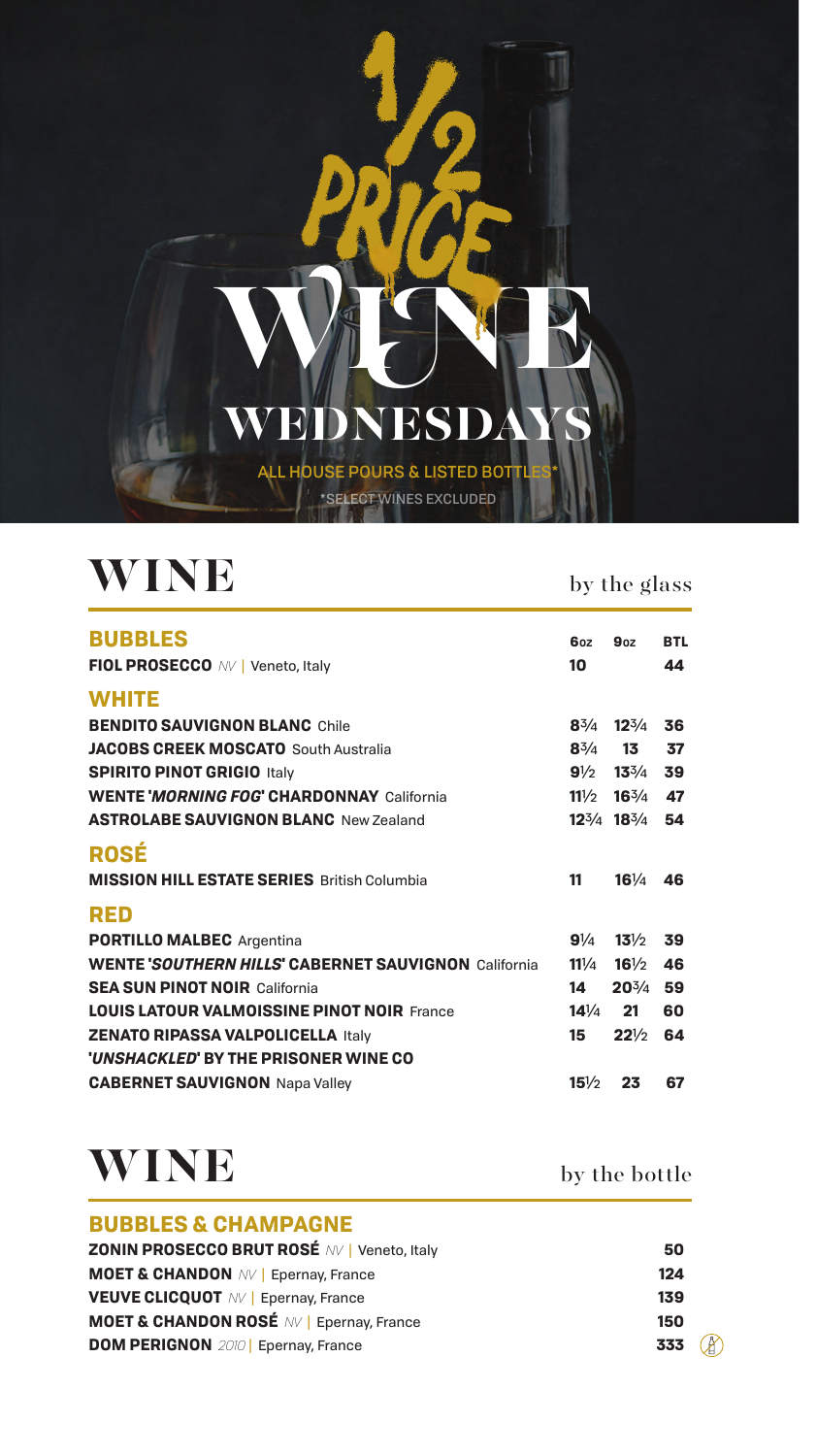### **ARGENTINA**

#### **WHITE**

| <b>CATENA ZAPATA 'WHITE STONES' CHARDONNAY</b> 2018   Uco Vallev. Mendoza | 195 |
|---------------------------------------------------------------------------|-----|
| <b>RED</b>                                                                |     |
| <b>DONA PAULA 1100 MALBEC/SYRAH 2017   Uco Valley, Mendoza</b>            | 55  |
| <b>EL ENEMIGO MALBEC</b> 2017   Uco Vallev. Mendoza                       | 75  |
| NICOLÁS CATENA ZAPATA MALBEC 2017   Uco Valley, Mendoza                   | 257 |

### **AUSTRALIA**

| <b>PENFOLD KOONUNGA HILLS SHIRAZ 2019   South Australia</b>              | 46        |  |
|--------------------------------------------------------------------------|-----------|--|
| <b>GIANT STEPS 'APPLE JACK VINEYARDS' PINOT NOIR 2019   Yarra Valley</b> | 117       |  |
| <b>MOLLYDOOKER 'CARNIVAL OF LOVE' SHIRAZ</b> 2017   McLaren Valley       | 205       |  |
| <b>HICKINBOTHAM 'THE PEAKE' CABERNET SAUVIGNON</b> 2018   McLaren Vallev | 245       |  |
| <b>PENFOLDS 'RWT' - BIN 798 SHIRAZ</b> 2017   Barossa Valley             | 495 $(M)$ |  |

### **CANADA**

#### **WHITE**

| <b>MISSION ESTATE SERIES SAUVIGNON BLANC 2019   Okanagan Valley</b> | 46  |
|---------------------------------------------------------------------|-----|
| LIQUIDITY PINOT GRIS 2020   Okanagan Falls                          | 58  |
| O'ROURKE'S PEAK CELLARS GEWURZTRAMINER 2019   Lake Country          | 60  |
| <b>O'ROURKE'S PEAK CELLARS RIESLING 2019   Lake Country</b>         | 70  |
| <b>RED</b>                                                          |     |
| <b>LIQUIDITY PINOT NOIR 2018   Okanagan Falls</b>                   | 65  |
| <b>BLACK SAGE MERLOT 2018   Okanagan Valley</b>                     | 68  |
| <b>BURROWING OWL CABERNET FRANC 2017   Oliver</b>                   | 98  |
| <b>BLACK HILLS ESTATE SYRAH 2018   Oliver</b>                       | 101 |
| <b>BLACK HILLS ESTATE 'IPSO FACTO' BLEND 2018   Oliver</b>          | 120 |

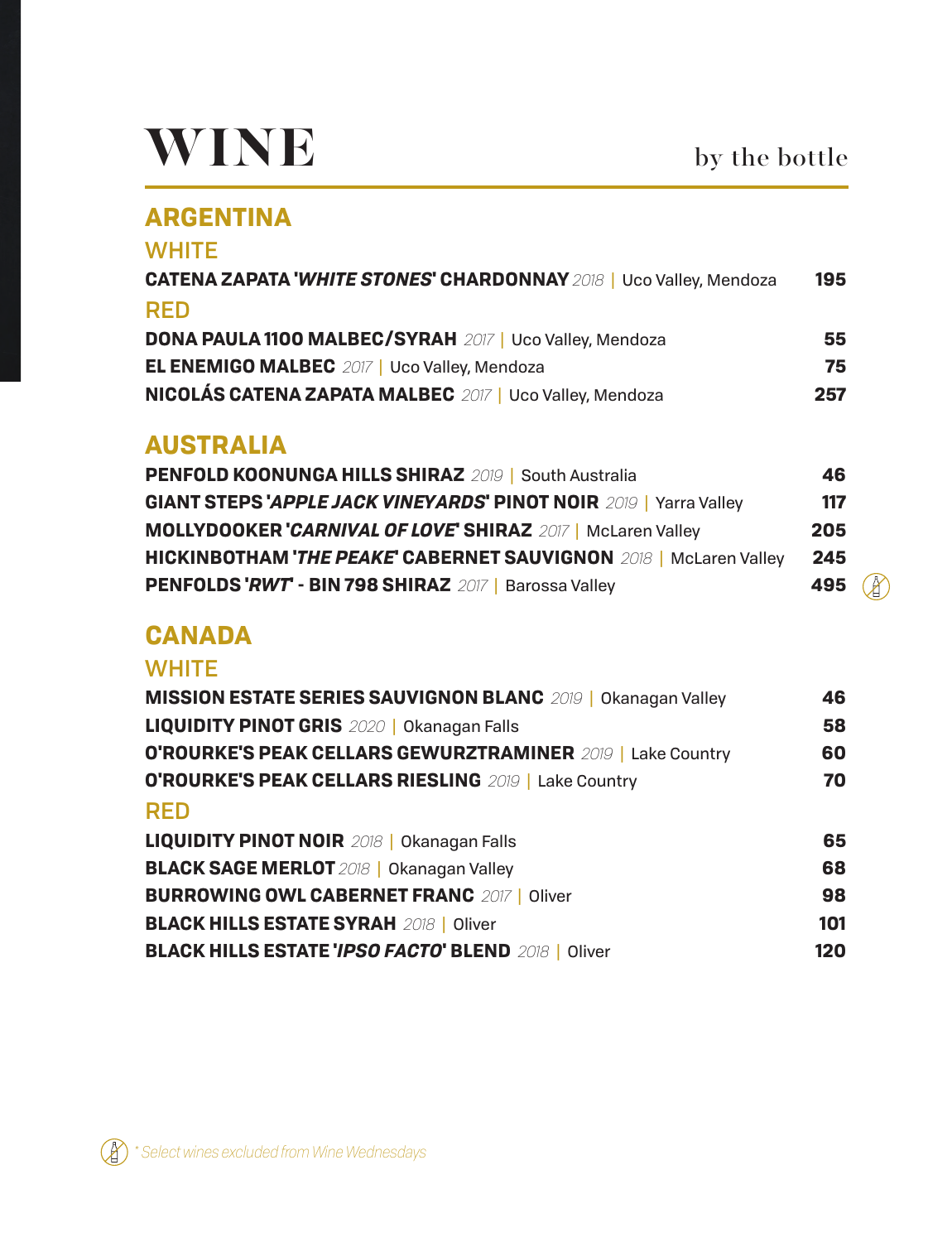| <b>CALIFORNIA</b>                                                           |       |     |
|-----------------------------------------------------------------------------|-------|-----|
| Napa Valley                                                                 |       |     |
| <b>ROSÉ</b>                                                                 |       |     |
| <b>GAMBLE FAMILY VINEYARDS CABERNET SAUVIGNON 2020   Oakville</b>           | 75    |     |
| <b>WHITE</b>                                                                |       |     |
| <b>STAGS' LEAP VIOGNIER</b> 2019   Stags Leap District                      | 75    |     |
| <b>CAKEBREAD SAUVIGNON BLANC 2017   Napa Valley</b>                         | 118   |     |
| <b>SCREAMING EAGLE SAUVIGNON BLANC 2018   Oakville</b>                      | 4,500 |     |
| <b>RFD</b>                                                                  |       |     |
| <b>STAGS' LEAP PETITE SIRAH 2017   Stags Leap District</b>                  | 99    |     |
| <b>CAYMUS VINEYARDS ZINFANDEL 2019   Rutherford</b>                         | 96    |     |
| <b>BALDACCI 'FRATERNITY' CABERNET BLEND 2020   Napa Valley</b>              | 100   |     |
| <b>CAYMUS VINEYARDS CABERNET SAUVIGNON 2019   Rutherford</b>                | 217   |     |
| <b>DUCKHORN 'THREE PALMS' MERLOT</b> 2018   Calistoga                       | 260   |     |
| LA JOTA MERLOT 2016   Howell Mountain                                       | 290   |     |
| <b>MT BRAVE CABERNET SAUVIGNON 2016   Mount Veeder</b>                      | 335   | め   |
| <b>O'SHAUGHNESSY CABERNET SAUVIGNON 2017   Howell Mountain</b>              | 340   | K)  |
| EISELE 'ALTAGRACIA' CABERNET SAUVIGNON 2018   Calistoga                     | 480   | ℬ   |
| JOSEPH PHELPS 'INSIGNIA' CABERNET SAUVIGNON 2017   Napa Valley              | 850   | B)  |
| <b>CARDINALE ESTATE CABERNET SAUVIGNON 2017   Oakville</b>                  | 900   | B   |
| <b>SHAFER HILLSIDE SELECT CABERNET SAUVIGNON</b> 2015   Stags Leap District | 900   | (20 |
| <b>SCREAMING EAGLE 'THE FLIGHT' CABERNET SAUVIGNON 2018   Oakville</b>      | 4,000 | ℬ   |
| <b>SCREAMING EAGLE CABERNET SAUVIGNON 2018   Oakville</b>                   | 7.500 | B)  |

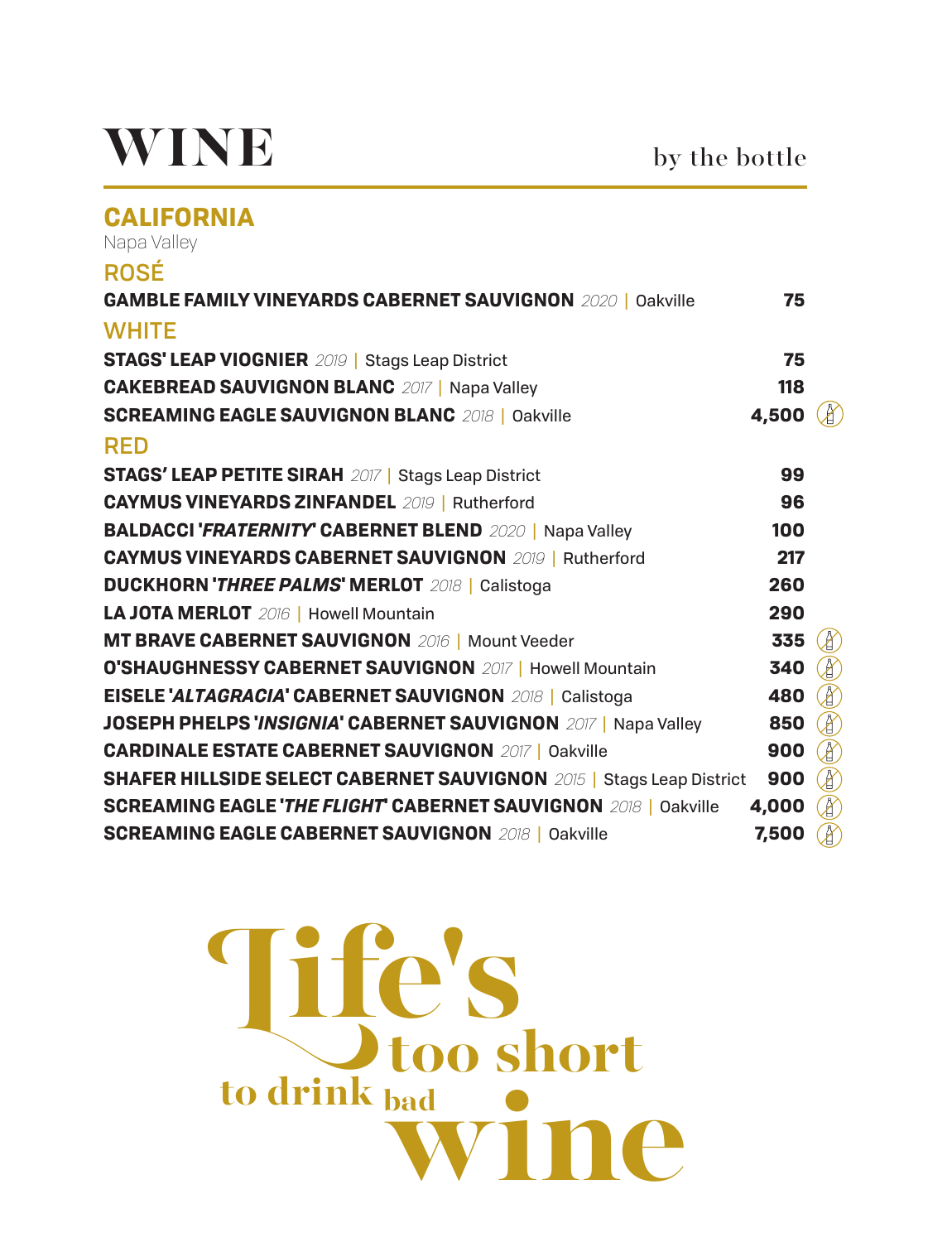#### **CALIFORNIA** Central Coast & Inland Valley

| <b>WHITE</b>                                             |     |
|----------------------------------------------------------|-----|
| <b>THE HILT CHARDONNAY</b> 2018   Santa Barbara          | 151 |
| <b>RED</b>                                               |     |
| <b>THREE FINGER JACK OLD VINE ZINFANDEL 2019   Lodi</b>  | 52  |
| <b>BONANZA CABERNET SAUVIGNON MV   Central Coast</b>     | 70  |
| <b>DEROSE CABERNET FRANC 2019   Central Coast</b>        | 80  |
| <b>THE PARING CABERNET BLEND 2016   Santa Barbara</b>    | 124 |
| <b>AUSTIN HOPE CABERNET SAUVIGNON 2019   Paso Robles</b> | 163 |

### **CALIFORNIA**

Sonoma County, Russian River & Carneros

| <b>PICKET FENCE PINOT NOIR 2018   Russian River Valley</b>      | 68    |   |
|-----------------------------------------------------------------|-------|---|
| <b>ANGELS AND COWBOYS ZINFANDEL BLEND 2018   Sonoma County</b>  | 82    |   |
| <b>BALDACCI 'ELIZABETH' PINOT NOIR 2017   Carneros</b>          | 88    |   |
| <b>ADOBE ROAD 'SHIFT' ZINFANDEL BLEND 2016   Sonoma County</b>  | 145   |   |
| <b>PAUL HOBBS PINOT NOIR</b> 2018   Russian River Valley        | 158   |   |
| ADOBE ROAD 'BLUE DOG' CABERNET SAUVIGNON 2018   Sonoma County   | 215   |   |
| VÉRITÉ 'LA MUSE' MERLOT BLEND 2017   Sonoma County              | 1,095 |   |
| VÉRITÉ 'LE DÉSIR' CABERNET FRANC BLEND 2016   Sonoma County     | 1.095 | ∦ |
| <b>LOKOYA MT VEEDER CABERNET SAUVIGNON 2013   Sonoma County</b> | 1.100 |   |

### **OREGON, USA**

| <b>WHITE</b>                                                           |     |
|------------------------------------------------------------------------|-----|
| <b>ELK COVE ESTATE PINOT GRIS 2019   Willamette Valley</b>             | 65  |
| <b>RED</b>                                                             |     |
| <b>ZENA CROWN VINEYARD 'SLOPE' PINOT NOIR</b> 2017   Willamette Valley | 195 |
|                                                                        |     |
| <b>NEW ZEALAND</b>                                                     |     |
| <b>MILLTON TE ARAI CHENIN BLANC 2019   Gisborne</b>                    | 80  |

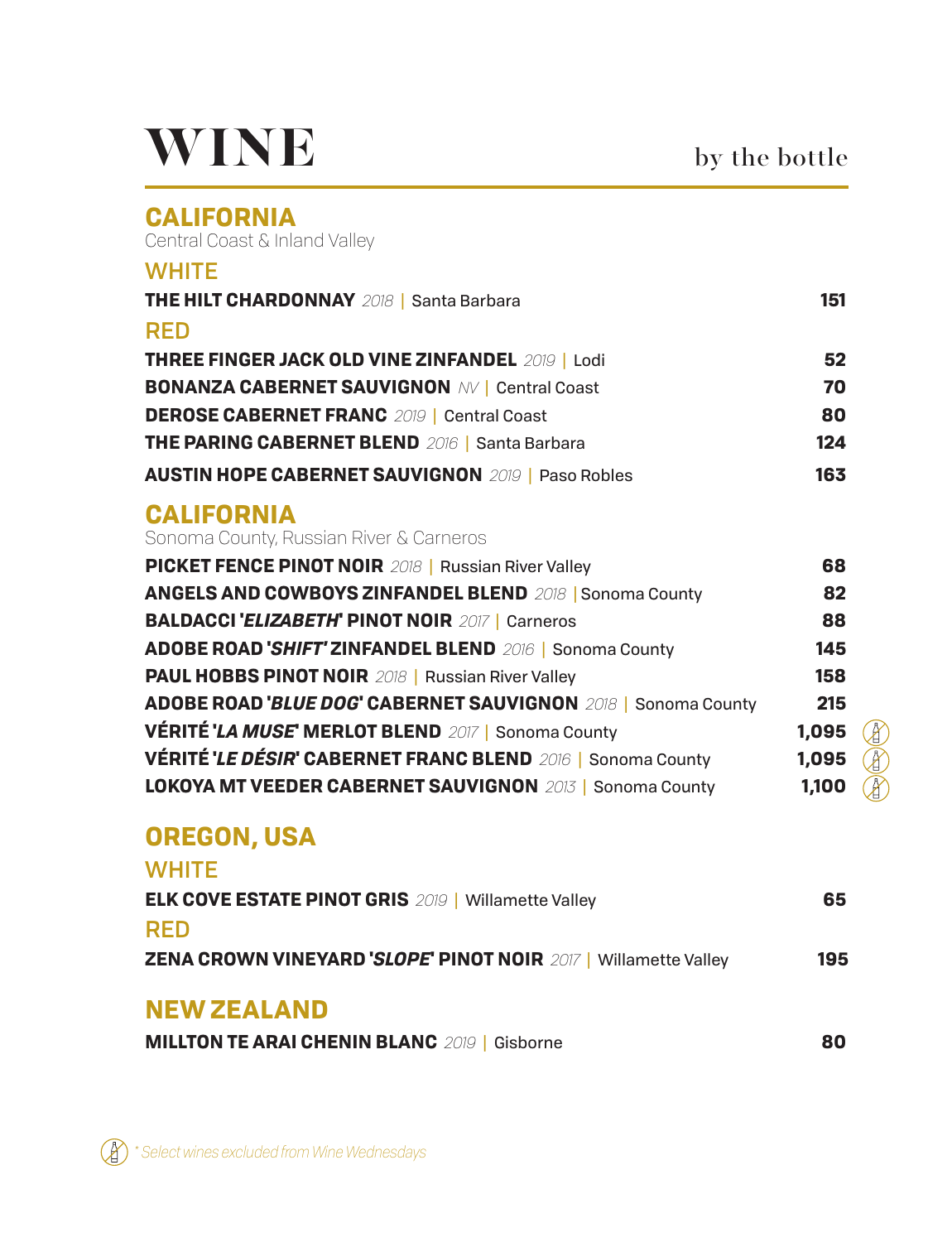| <b>FRANCE</b>                                                        |     |    |
|----------------------------------------------------------------------|-----|----|
| <b>WHITE</b>                                                         |     |    |
| <b>NOVELLUM CHARDONNAY</b> 2020   Languedoc                          | 56  |    |
| <b>TRIMBACH 'SELECTION DE VIELLES VIGNES' RIESLING 2017   Alsace</b> | 87  |    |
| <b>ROSÉ</b>                                                          |     |    |
| <b>ULTIMATE PROVENCE GRENACHE 2019   Côtes de Provence</b>           | 66  |    |
| <b>WHISPERING ANGEL GRENACHE 2020   Côtes de Provence</b>            | 77  |    |
| <b>RED</b>                                                           |     |    |
| DELAS FRÈRES 'SAINT-ESPRIT' SYRAH GRENACHE 2020   Côtes-du-Rhône     | 56  |    |
| DELAS FRÈRES 'LES LAUNES' SYRAH 2017   Crozes-Hermitage, Rhône       | 70  |    |
| <b>ITALY</b>                                                         |     |    |
| <b>WHITE</b>                                                         |     |    |
| <b>MASSIFITTI TREBBIANO 2016   Veneto</b>                            | 62  |    |
| <b>RFD</b>                                                           |     |    |
| <b>GABBIANO 'THE DARK KNIGHT' TOSCANA 2016   Tuscany</b>             | 51  |    |
| MASI BROLO ORO CAMPOFIORIN 2016   Veneto                             | 60  |    |
| <b>BATASIOLO RISERVA BAROLO 2010   Piedmont</b>                      | 93  |    |
| FARNESE 'EDIZIONE CINQUE AUTOCTONI 2018   Abruzzo                    | 106 |    |
| MASI COSTASERA AMARONE CLASSICO 2015   Veneto                        | 110 |    |
| <b>ZENATO AMARONE CLASSICO 2016   Tuscany</b>                        | 115 |    |
| <b>ALTESINO BRUNELLO 2016   Tuscany</b>                              | 140 |    |
| 'LE SERRE NUOVE DELL' ORNELLAIA' 2017   Tuscany                      | 150 |    |
| <b>TIGNANELLO' TOSCANA 2018   Tuscany</b>                            | 265 |    |
| 'ORNELLAIA' BOLGHERI SUPERIORE 2017   Tuscany                        | 515 | Æ, |

### **SPAIN**

| <b>BODEGAS CASAJUS TEMPRANILLO 2018   Ribera del Duero</b>                 | 53 |
|----------------------------------------------------------------------------|----|
| <b>COTO DE IMAZ RIOJA GRAN RESERVA TEMPRANILLO 2012   Vallée de l'Ebre</b> | 79 |